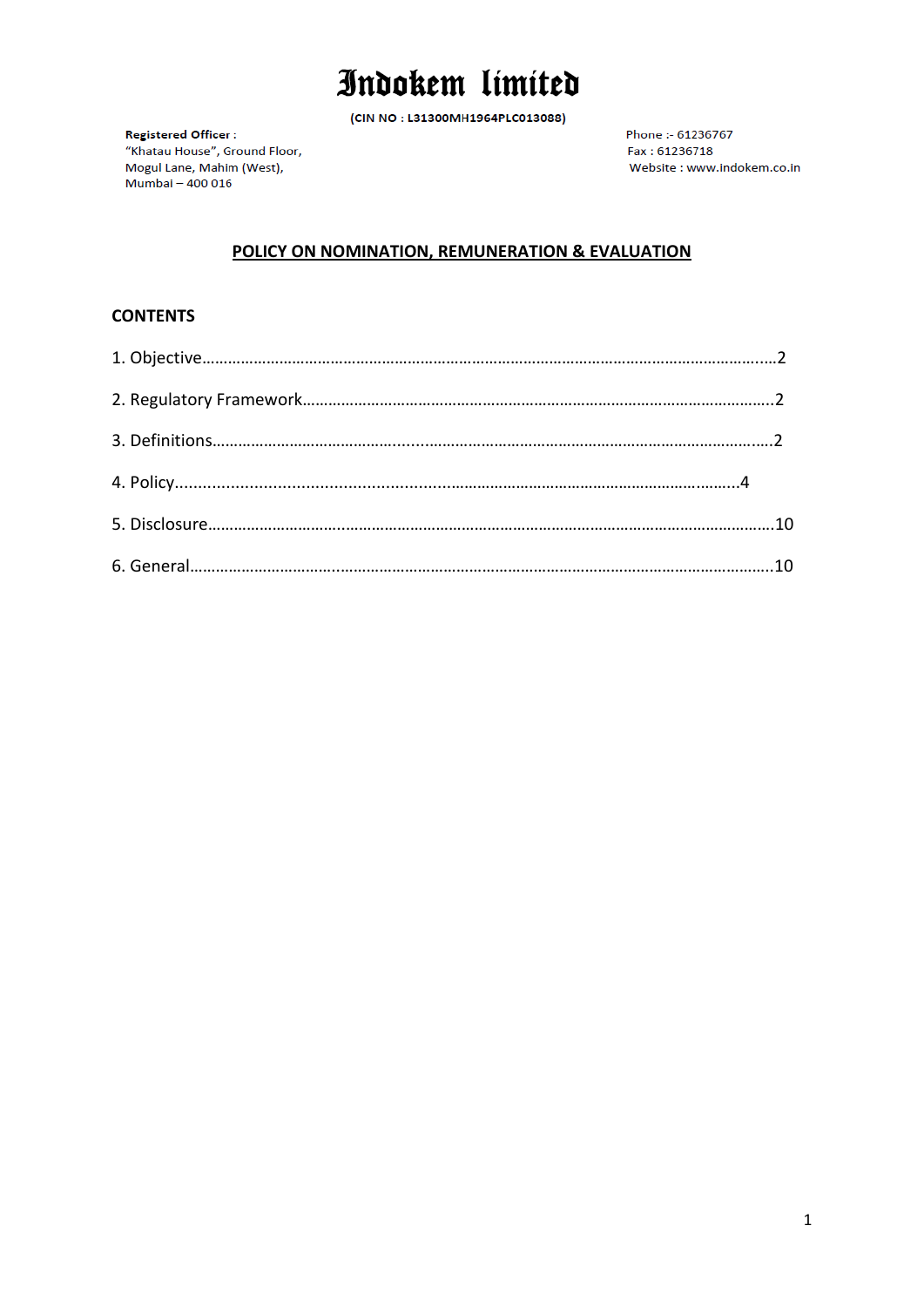(CIN NO: L31300MH1964PLC013088)

**Registered Officer:** "Khatau House", Ground Floor, Mogul Lane, Mahim (West), Mumbai - 400 016

Phone :- 61236767 Fax: 61236718 Website: www.indokem.co.in

#### <span id="page-1-0"></span>**1. Objective**

- 1.1. The objective of this Policy is to guide the Board of Directors of the Company on:
	- a. Appointment and removal of Directors, Key Managerial Personnel and employees in Senior Management;
	- b. Remuneration payable to the Directors, Key Managerial Personnel and employees in Senior Management;
	- c. Board Diversity;
	- d. Succession plan for Directors, Key Managerial Personnel and employees in Senior Management; and
	- e. Evaluation of individual Directors, Chairman of the Board, the Board as a whole and the Committees of the Board.
	- f. Criteria for determining qualification, positive attributes and independence of Directors.

#### <span id="page-1-1"></span>**2. Regulatory Framework**

2.1. Section 178 of the Companies Act, 2013 read with the applicable Rules thereto ("the Act") and Clause 49 of the Equity Listing Agreement entered into by the Company with Stock Exchanges as amended ("Clause 49") (together referred to as "Applicable Laws") require the Nomination and Remuneration Committee of a company ("NRC") to recommend to its Board a policy, relating to the appointment, removal and remuneration of the directors, key managerial personnel and other employees and to devise a policy on Board diversity.

The Applicable Laws also require NRC to lay down the evaluation criteria for performance evaluation of independent directors and to carry out the evaluation of every director's performance. Further, the Board of Directors is responsible for monitoring and reviewing of the Board Evaluation framework.

The Board of Directors is also required to satisfy itself that plans are in place for orderly succession for appointments to the Board and to senior management.

2.2. This policy is framed as per the requirements of the Applicable Laws.

#### <span id="page-1-2"></span>**3. Definitions**

3.1. **"Act"** means the Companies Act, 2013 and Rules framed thereunder, as amended from time to time.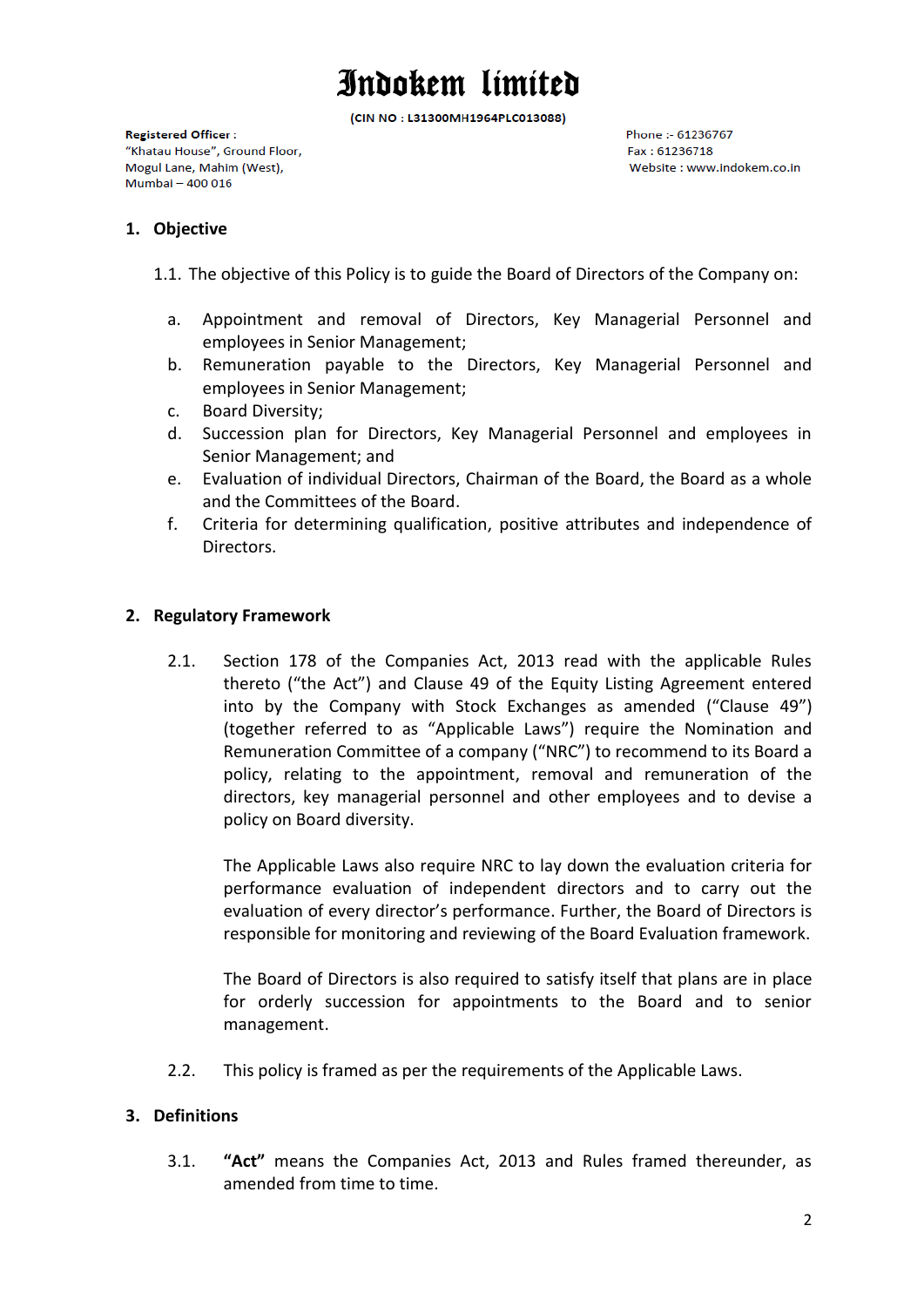(CIN NO: L31300MH1964PLC013088)

**Registered Officer:** "Khatau House", Ground Floor, Mogul Lane, Mahim (West), Mumbai - 400 016

Phone :- 61236767  $F_{2X}$  + 61236718 Website: www.indokem.co.in

- 3.2. **"Applicable Laws"** means the Act and Clause 49.
- 3.3. **"Board"** means the Board of Directors of the Company.
- 3.4. **"Clause 49"** means Clause 49 of the Equity Listing Agreement entered into by the Company with the Stock Exchanges as amended from time to time.
- 3.5. **"Company"** means Indokem Limited.
- 3.6. **"Nomination and Remuneration Committee or NRC"** means a Committee of the Board pursuant to section 178 of the Act and Clause 49.
- 3.7. "**Human Resources Officer or HRO**" means the person designated by the Company as such.
- 3.8. **"Directors"** mean Directors of the Company.
- 3.9. **"Key Managerial Personnel or KMP"** shall be Key Managerial Personnel as defined under sub section (51) of Section 2 of the Companies Act, 2013
- 3.10. **"Independent Director"** means a director referred to in Section 149(6) of the Act and Clause 49.
- 3.11. **"CMD"** shall mean the Chairman and Managing Director of the Company.
- 3.12. **"Policy or this Policy"** means the Policy on Nomination, Removal, Remuneration, Evaluation, Board Diversity and criteria for determining qualification positive attributes and Independence of Directors.
- 3.13. **"Remuneration"** means any money or its equivalent given or passed to any person for services rendered by him and includes perquisites as defined under the Income-tax Act, 1961.
- 3.14. **"Senior Management Personnel"** mean personnel of the Company who are members of its core management team excluding the Board of Directors comprising all members of management one level below the executive directors, including the functional heads.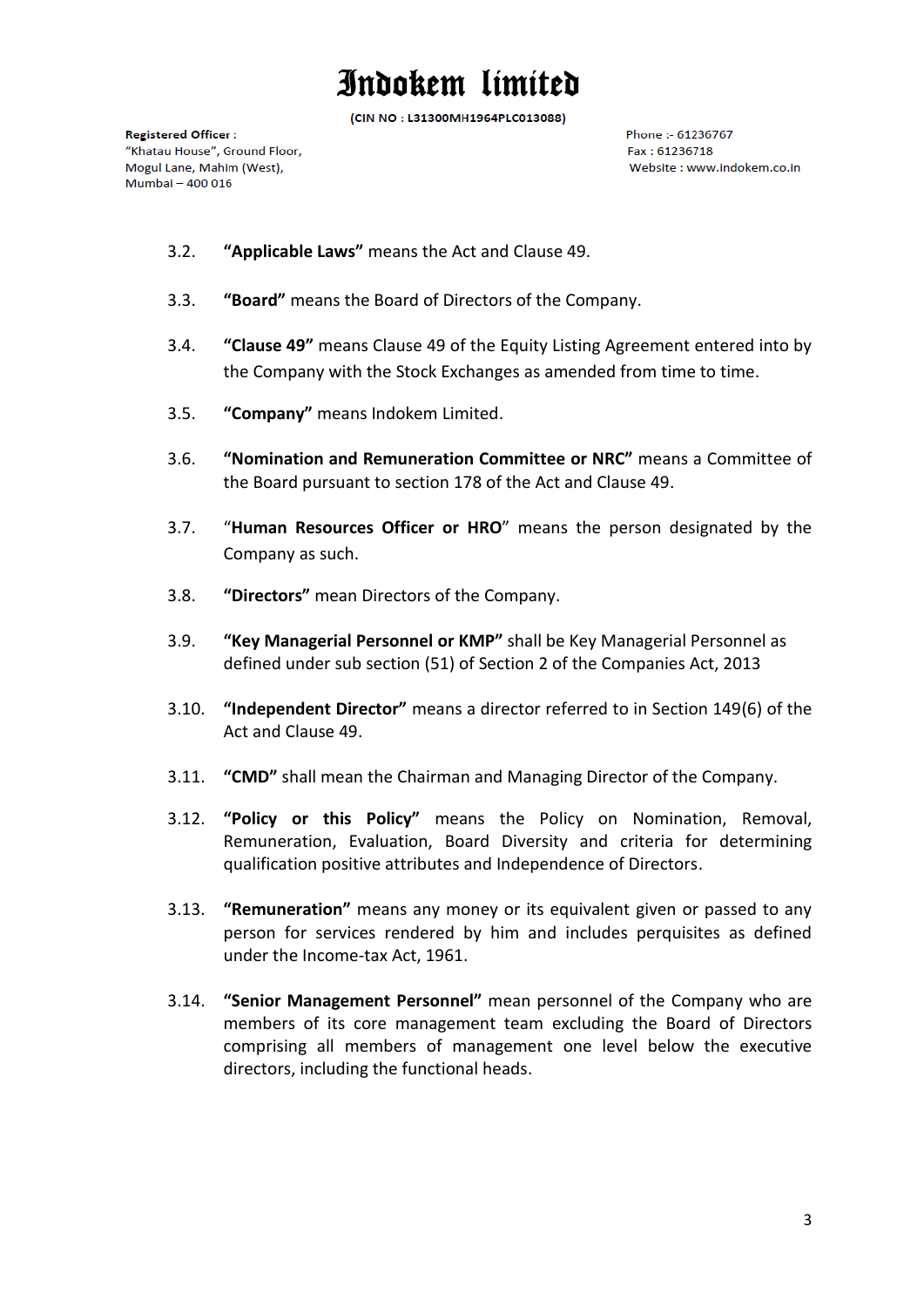(CIN NO: L31300MH1964PLC013088)

**Registered Officer:** "Khatau House", Ground Floor, Mogul Lane, Mahim (West), Mumbai - 400 016

Phone :- 61236767 Fax: 61236718 Website: www.indokem.co.in

#### **4. Policy**

#### **4.1. Appointment and removal of Director, KMP and Senior Management**

- 4.1.1. Criteria for qualifications, positive attributes and independence of Directors, KMP & Senior Management Personnel:
	- 4.1.1.1. The NRC will have the responsibility and authority to decide the essential and desirable skills/ competencies/ expertise/ experience/ criteria of independence required from the individuals for the office of Directors, KMP & Senior ManagementPersonnel.
	- 4.1.1.2. The expertise required from the Directors, KMP and Senior Management Personnel would be defined based on the Company's strategy and needs.
	- 4.1.1.3. The NRC shall review the criteria for the role and define the role specifications for the appointment.
	- 4.1.1.4. In case of Directors and KMP, in addition to the above specifications the NRC shall ensure that the candidate possesses the requisite qualifications and attributes as per the Applicable Laws.
- 4.1.2. Identifying candidates who are qualified to become Directors, KMP & Senior Management Personnel:
	- 4.1.2.1. The NRC shall assign the responsibility of identifying the candidate for the final interview by the NRC to the following:
		- a) to CMD and Chairman of NRC, in case of selection of Directors; and
		- b) To the CMD and HRO, in case of selection of KMP & Senior Management Personnel.
	- 4.1.2.2. The NRC shall identify member(s) of the Board who will interview the candidate recommended to the NRC as above.
	- 4.1.2.3. Upon selection of the candidate, the NRC shall make a recommendation to the Board for appointment of Director/ KMP/ Senior Management Personnel. For discharging this duty the NRC may seek inputs from the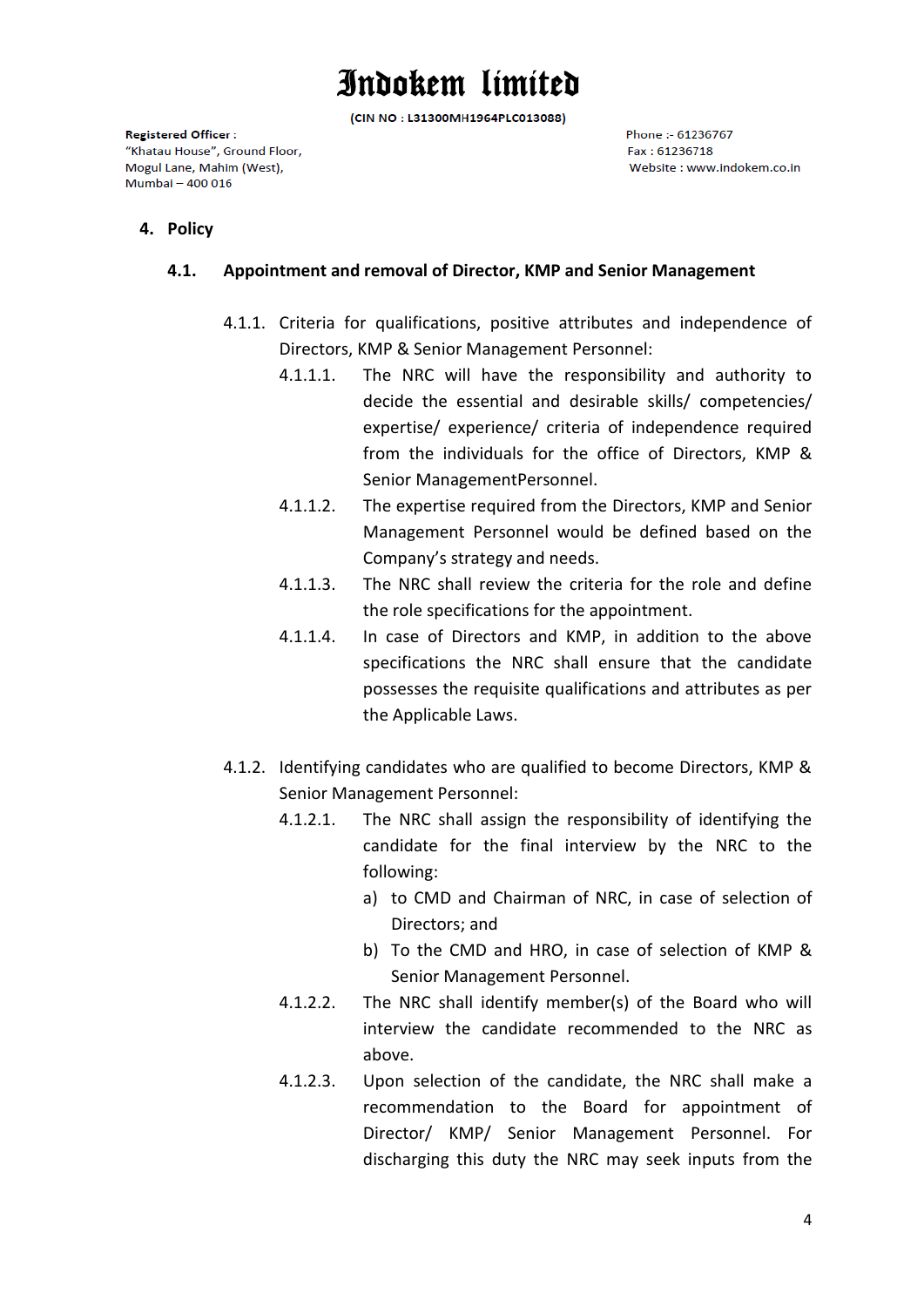(CIN NO: L31300MH1964PLC013088)

**Registered Officer:** "Khatau House", Ground Floor, Mogul Lane, Mahim (West), Mumbai - 400 016

Phone :- 61236767  $F_{2X}$  + 61236718 Website: www.indokem.co.in

persons responsible for identifying the candidates stated in Clause 4.1.2.1. above.

- 4.1.2.4. The appointment of Directors and KMP shall be subject to the compliance of the Act, Clause 49 and the Articles of Association of the Company.
- 4.1.3. Term of Appointment
	- 4.1.3.1. The term of appointment of Directors shall be governed by the provisions of the Act and Clause 49.
	- 4.1.3.2. The term of the KMP (other than the CMD) and Senior Management Personnel shall be governed by the prevailing policies of the Company.
- 4.1.4. Letter of Appointment to Independent Directors
	- 4.1.4.1. The appointment of Independent Directors shall be formalized through a letter of appointment to be issued by the Company in accordance with the Applicable Laws.
- 4.1.5. Removal of Director, KMP or Senior Management Personnel
	- 4.1.5.1. The Removal of Director, KMP or Senior Management Personnel may be warranted due to reasons such as disqualification prescribed under the Applicable Laws and / or disciplinary reasons.
	- 4.1.5.2. In regard to removal of any Director, KMP or Senior Management Personnel, the NRC shall in consultation with the CMD and the Chairman of Audit committee, for Directors, and with the CMD for KMP and Senior Management Personnel, review the performance and/or other factors meriting a removal and subject to the provisions of the Act and the Articles of Association of the Company recommend to the Board its course of action.
- 4.1.6. Retirement of Director, KMP or Senior Management Personnel
	- 4.1.6.1. The retirement age of Directors shall be as per the Applicable Laws.
	- 4.1.6.2. The retirement age of KMP and Senior Management Personnel shall be as per the prevailing policy of the Company subject to the Applicable Laws.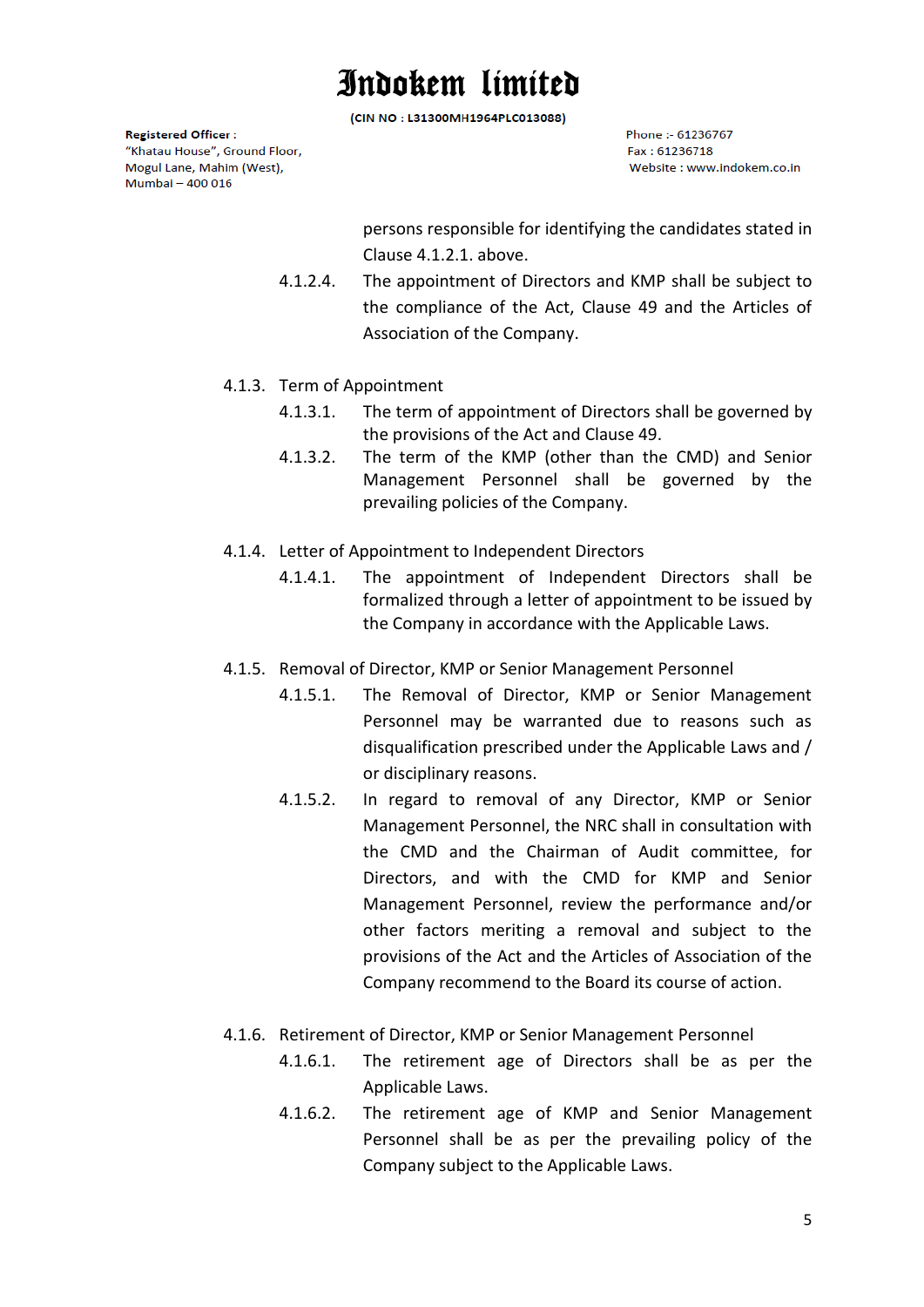(CIN NO: L31300MH1964PLC013088)

**Registered Officer:** "Khatau House", Ground Floor, Mogul Lane, Mahim (West), Mumbai - 400 016

Phone :- 61236767  $F_{2X}$  + 61236718 Website: www.indokem.co.in

4.1.6.3. Subject to the Applicable Laws, the Board shall have the discretion to retain the Director, KMP, Senior Management Personnel in the same position/ remuneration or otherwise even after attaining the retirement age, for the benefit of the Company.

#### **4.2. Familiarization Programme for Independent Directors**

- 4.2.1. The Company will impart Familiarisation Programmes for Independent Directors inducted on the Board of the Company.
- 4.2.2. Familiarisation immediately upon appointment of Director
	- 4.2.2.1. The Familiarisation Programme of the Company will provide information relating to the Company, Speciality Chemical industry, business model of the Company, business processes & policies, geographies in which Company operates, etc. The programme intends to improve awareness of the Independent Directors on their roles, rights, responsibilities towards the Company. Further, the Familiarisation Programme shall also provide information relating to the financial performance of the Company and budget and control process of the Company.
	- 4.2.2.2. The CMD or such other officer(s) of the Company, duly authorised by the CMD shall lead the Familiarisation Programme. The KMPs or Senior Management Personnel may participate in the programme for providing various inputs.
- 4.2.3. Annual Familiarisation processes
	- 4.2.3.1. Every year, the Independent Directors shall be provided with periodic inputs on the business performance of the Company, through deliberations at the Committee and Board Meetings.
	- 4.2.3.2. The Board shall discuss and note the strategic business plans and the annual financial plan through deliberations at Board Meetings or Board Retreats.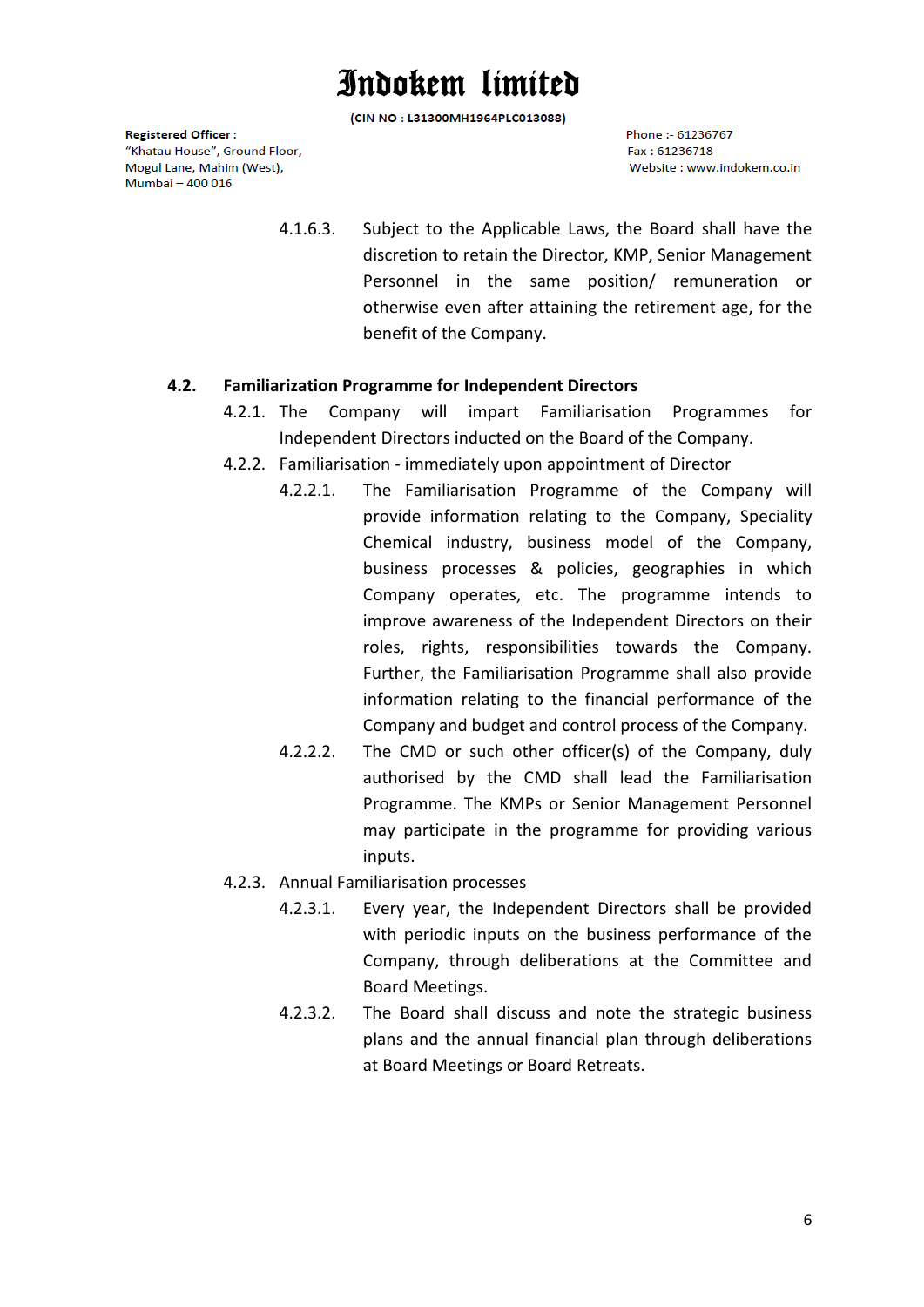(CIN NO: L31300MH1964PLC013088)

**Registered Officer:** "Khatau House", Ground Floor, Mogul Lane, Mahim (West), Mumbai - 400 016

Phone :- 61236767 Fax: 61236718 Website: www.indokem.co.in

#### **4.3. Succession Plan for Directors, KMP and Senior Management Personnel**

- 4.3.1. The NRC shall develop and recommend to the Board a succession plan for the appointments made to the Board and to KMP & Senior Management personnel.
- 4.3.2. The NRC shall review such plan on an annual basis and recommend revisions, if any,to the Board.

### **4.4. Remuneration of Director, KMP and Senior Management Personnel**

#### 4.4.1. **Remuneration to Executive Director(s)**

- 4.4.1.1. The remuneration payable to Executive Director(s) shall be determined by the NRC and recommended to the Board for approval.
- 4.4.1.2. Such remuneration (including revisions thereof) shall be subject to the approval of the shareholders of the Company and/or Central Government, wherever required under the Act, Clause 49 and the Articles of Association of the Company.
- 4.4.1.3. The remuneration shall be in accordance with and subject to the ceiling limits and other conditions prescribed under the Act, Clause 49 and the Articles of Association of the Company.
- 4.4.1.4. Additionally, the Executive Director may be entitled to Employee Stock Options granted under any Employee Stock Option Plan/ Scheme(s), Stock Appreciation Rights granted under any Stock Appreciation Rights Plan/ Scheme(s) of the Company and such other long term incentive schemes of the Company.
- 4.4.1.5. Annual revisions in the remuneration within the remuneration limits approved by the Board, shareholders/ Central Government, shall be based on the prevailing policy of the Company and the same shall be approved by the NRC. The Board shall note such annual increases.

#### **4.4.2. Remuneration to Non-Executive Directors**

4.4.2.1. The remuneration (including revisions thereof) payable to the NED shall be in accordance with and subject to the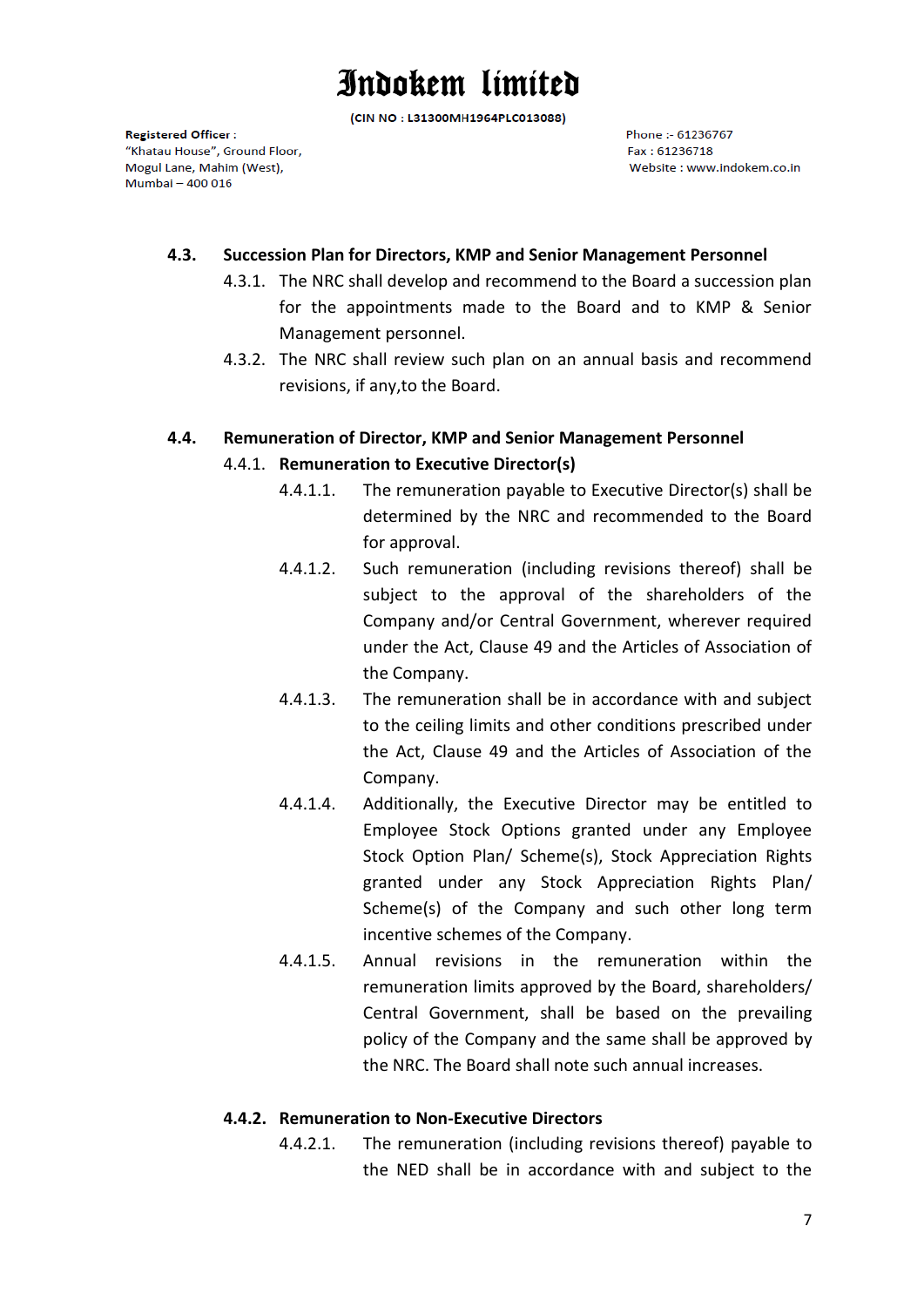(CIN NO: L31300MH1964PLC013088)

**Registered Officer:** "Khatau House", Ground Floor, Mogul Lane, Mahim (West), Mumbai - 400 016

Phone :- 61236767 Fax: 61236718 Website: www.indokem.co.in

ceiling limits and other conditions prescribed under the Act, Clause 49 and the Articles of Association of the Company.

- 4.4.2.2. The NRC shall determine the remuneration to NED including the mode, quantum, recipients of the remuneration and the frequency of payment of such remuneration, and recommend the same to the Board for approval.
- 4.4.2.3. The remuneration of NED may comprise following:
	- a) Remuneration/Commission; and
	- b) Sitting fees for attending each meeting of the Board and its Committees.
- 4.4.2.4. The remuneration of NED (including revisions thereof) shall be based on certain financial parameters like the performance of the Company, its market capitalization, etc., industry benchmarks, role of the Director and such other relevant factors.
- 4.4.2.5. NEDs shall not be entitled to any stock option or stock appreciation rights of the Company.
- 4.4.2.6. The NRC shall determine the periodicity at which such remuneration shall be reviewed and revised.

#### 4.4.3. **Remuneration to KMP & Senior ManagementPersonnel**

- 4.4.3.1. The NRC shall approve the remuneration policy (Annexure I) of the Company applicable to KMP and Senior Management Personnel.
- 4.4.3.2. For appointments to the office of KMP or Senior Management Personnel (as stated in clause 4.1 above), the NRC shall approve the remuneration and recommend the same to the Board for its approval.
- 4.4.3.3. The NRC shall approve the annual revision in the remuneration of KMP and Senior Management Personnel based on the remuneration policy of the Company applicable to KMP and Senior Management Personnel (as stated under clause 4.2.3.1 above).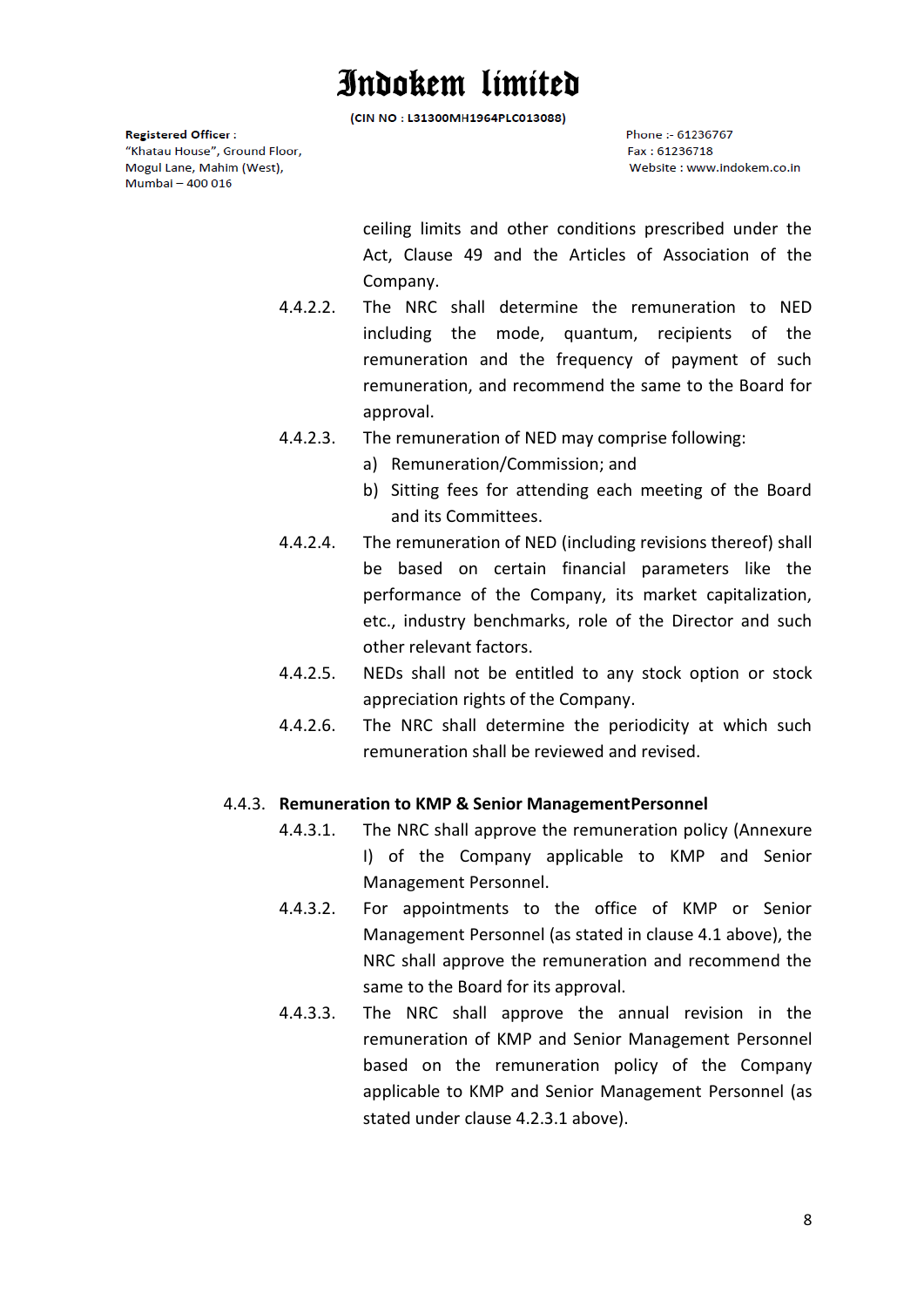(CIN NO: L31300MH1964PLC013088)

**Registered Officer:** "Khatau House", Ground Floor, Mogul Lane, Mahim (West), Mumbai - 400 016

Phone :- 61236767  $F_{2X}$  + 61236718 Website: www.indokem.co.in

### **4.4.4. Factors to be considered while determining the remuneration to Directors, KMP and Senior Management Personnel**

While determining the remuneration to Directors, KMP and Senior Management Personnelthe NRC shall ensure the following:

- a) the level and composition of remuneration is reasonable and sufficient to attract, retain and motivate Directors, KMP and Senior Management Personnel to deliver the quality required to run the Company successfully;
- b) relationship of remuneration to performance is clear and meets appropriate performance benchmarks; and
- c) remuneration to Directors, KMP and Senior Management Personnel involves a balance between fixed and incentive pay reflecting short and long-term performance objectives appropriate to the working of the Company and its goals.

### **4.5. Board Diversity**

4.5.1. The Company's Policy on Board diversity is annexed as **Annexure II** to this Policy.

### **4.6. Board Evaluation**

- 4.6.1. The Board is committed to assessing its own performance as a Board in order to identify its strengths and areas in which it may improve its functioning. Towards this end, the NRC shall establish the criteria and processes for evaluation of performance of Individual Directors, Chairman of the Board, the Board as a whole and the Committees of the Board and recommend the same to the Board.
- 4.6.2. The Board is responsible for monitoring and reviewing of the Board Evaluation framework.
- 4.6.3. The NRC is responsible for carrying out evaluation of every director's performance.
- 4.6.4. The performance evaluation shall take place annually. It shall be the responsibility of the Chairman of the NRC to organise the evaluation process;
- 4.6.5. The appointment / re-appointment / continuation of Directors on the Board shall be subject to the outcome of the yearly evaluation process.
- 4.6.6. Meeting of Independent Directors: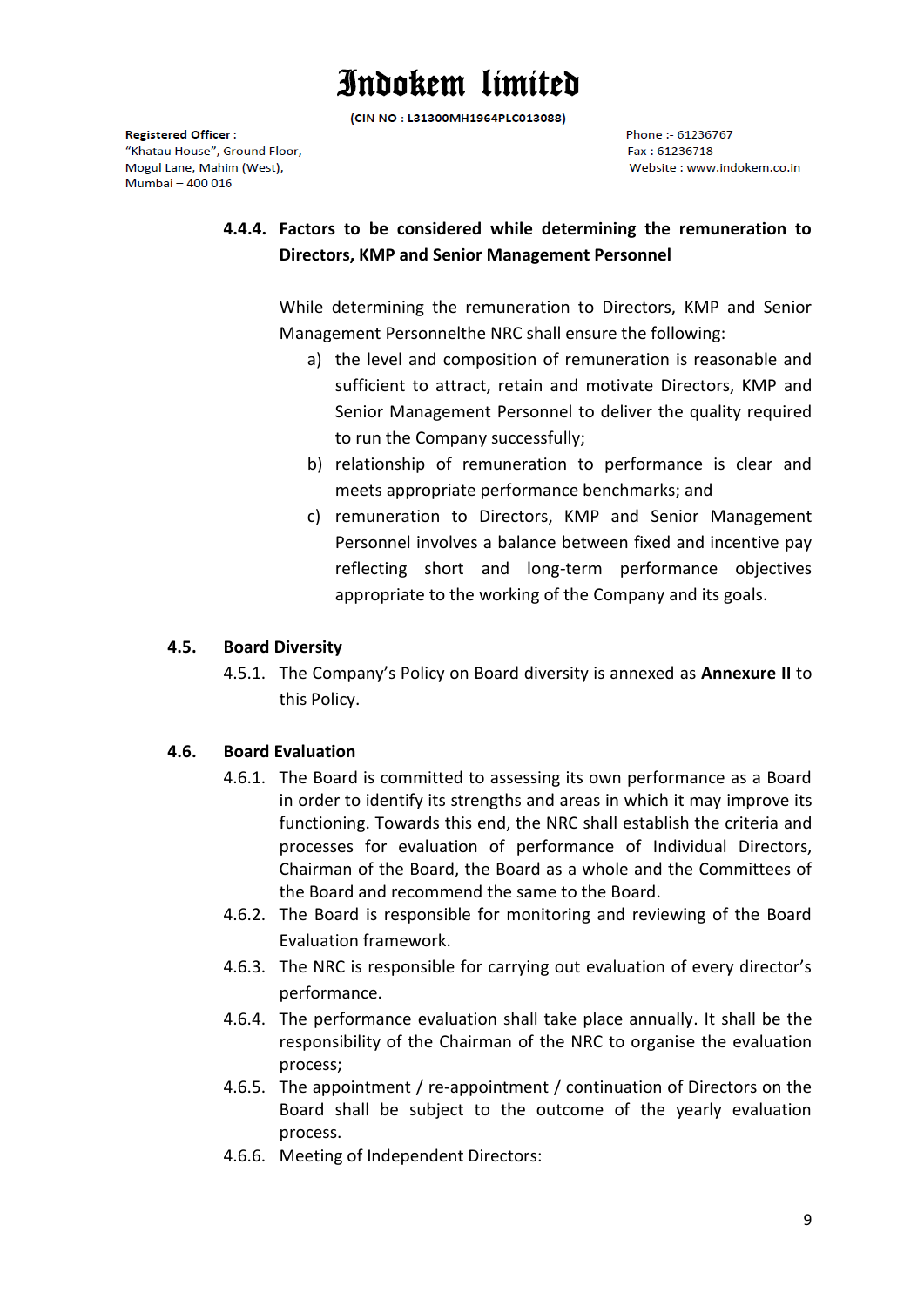(CIN NO: L31300MH1964PLC013088)

**Registered Officer:** "Khatau House", Ground Floor, Mogul Lane, Mahim (West), Mumbai - 400 016

Phone :- 61236767 Eav: 61236718 Website: www.indokem.co.in

- 4.6.6.1. The Independent Directors of the Company shall hold at least one meeting in a year, without the attendance of Non-independent Directors and members of the management.
- 4.6.6.2. Such meeting shall:
	- a) review the performance of Non-independent Directors and the Board as a whole;
	- b) review the performance of the Chairman of the Company, taking into account the views of Executive Directors and Non-executive Directors;
	- c) assess the quality, quantity and timeliness of flow of information between the Company management and the Board that is necessary for the Board to effectively and reasonably perform their duties.
	- d) Such other matters as the Independent Directors may think prudent and expedient in the best interest of the organisation.
- 4.6.6.3. The Independent Directors may call such meeting(s) at any point of time as desired.

#### **5. Disclosure :**

**5.1.** Appropriate disclosures as required under the Applicable Laws shall be made by the Company within the prescribed time and manner.

#### **6. General :**

- **6.1.** The Policy would be subject to revision/amendment in accordance with the applicable laws.
- **6.2.** Unless required earlier, the NRC shall review the Policy once in every two years for making suitable amendments for better implementation of the Policy.
- **6.3.** The power to interpret and administer the Policy shall rest with the Chairman of the NRC whose decision shall be final and binding. The Chairman is also empowered to make any supplementary rules/orders to ensure effective implementation of the Policy. These will, however, be reported to or placed before the NRC, from time to time, to ensure the Committee's oversight on these issues.

\*\*\*\*\*\*\*\*\*\*\*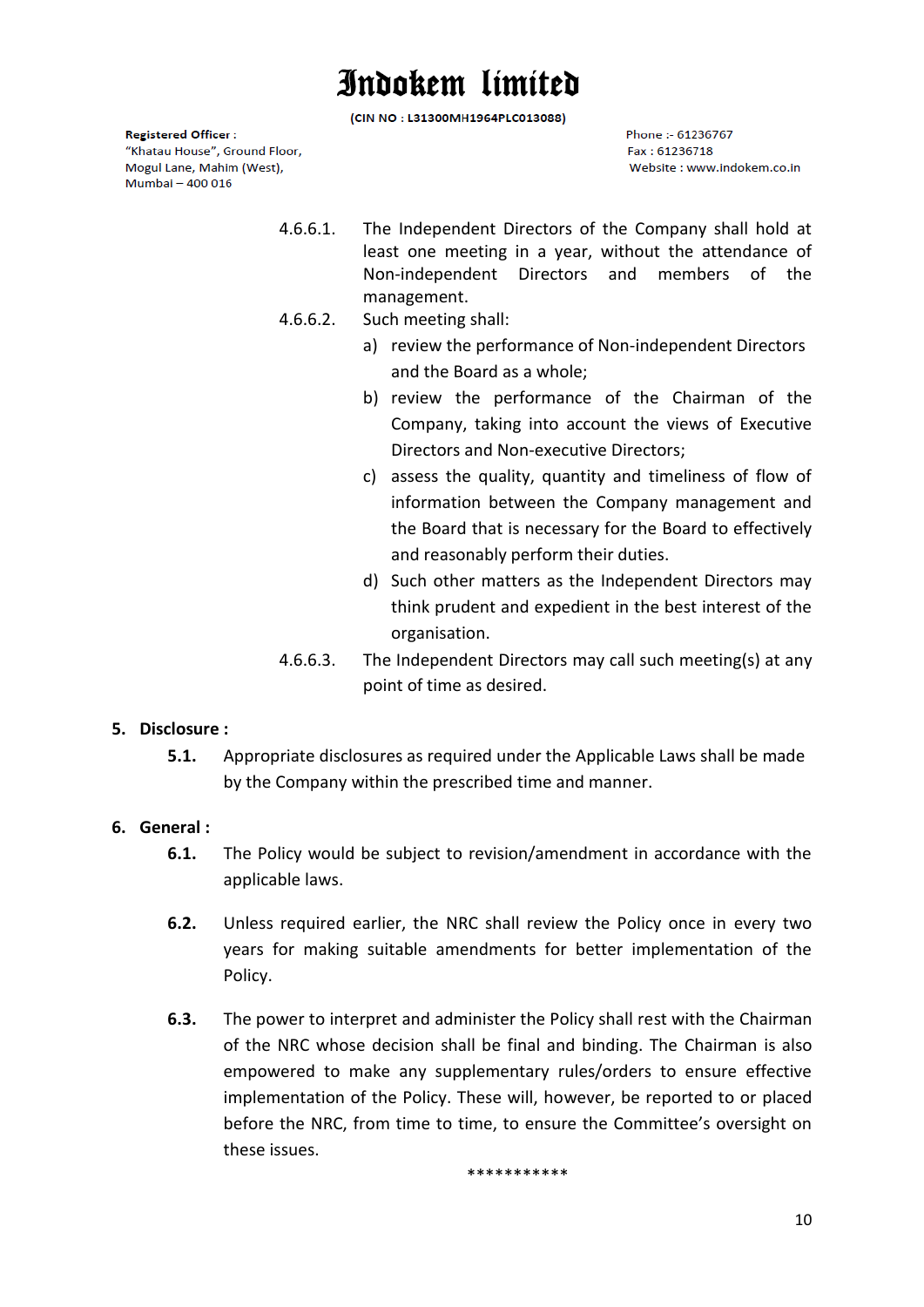### **Annexure I**

### **Remuneration of Key Managerial Personnel and Senior Management Personnel (Clause 4.4.3 of the Policy on Nomination, Remuneration & Evaluation)**

#### **Objective**

The objective of this policy is to outline the principles and factors that will determine the remuneration of Key Managerial Personnel("KMP") and Senior Management Personnel and the role of the Nomination and Committee ("NRC") in this regard.

#### **Indokem's Remuneration Philosophy and Principles**

Indokem believes that remuneration plays a vital role in terms of attracting and retaining talent that is critical for its business success. Remuneration of KMP and Senior Management Personnel will be determined in a manner so that it is competitive, reasonable and sufficient based on Indokem's Remuneration Philosophy and Principles.

Remuneration will be based on the following principles:

- a) the intrinsic worth and future potential of the member which ensures value of meritocracy,
- b) the extrinsic worth of the role and desired market competitiveness determined through market benchmarking studies, and
- c) value add by the role which should be in line with Indokem's employee cost.

#### **Remuneration Fixation Process**

The CMD shall propose the remuneration for the KMP & Senior Management Personnel to the NRC for its inputs and approval. The remuneration would be determined taking into account the merit of each role holder and industry benchmarks relevant to Indokem, to attract and retain talent at the right level of remuneration competitiveness and considering the business's ability to support the employee cost. This would be in line with the Company's Policy of Remuneration for its employees.

The NRC would decide and approve the remuneration for KMP & Senior Management Personnel to ensure that it is competitive, reasonable and sufficient to motivate and retain the member.

#### **Policy Approval**

The NRC will approve the policy and recommend it to the Board for its approval.

#### **Policy Review**

This policy will be reviewed by the NRC once in every two years or earlier if required.